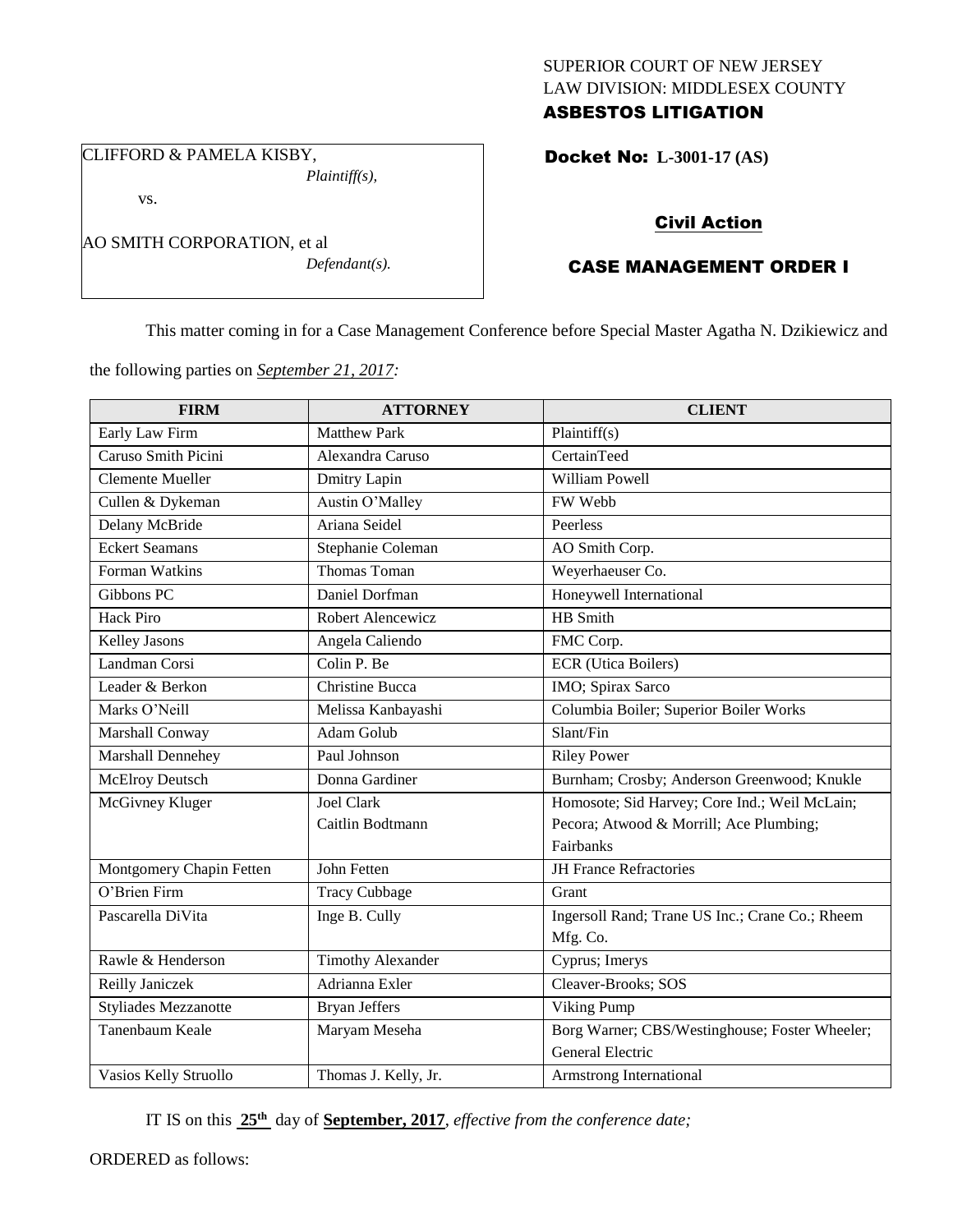Counsel receiving this Order through computerized electronic medium (E-Mail) shall be deemed by the court to have received a copy of the filed original court document. Any document served pursuant to this Order shall be deemed to be served by mail pursuant to *R*.1:5-2.

Defense counsel shall notify plaintiff's counsel within thirty (30) days of the date of this Order if their client was incorrectly named in the Complaint. Counsel may be barred from raising this defense at a later time for failure to comply.

## **DISCOVERY**

| December 29, 2017 | Plaintiff shall serve answers to wrongful death interrogatories by this date.                                                                                                                               |
|-------------------|-------------------------------------------------------------------------------------------------------------------------------------------------------------------------------------------------------------|
| December 1, 2017  | Plaintiff shall propound supplemental interrogatories and document requests by this date.                                                                                                                   |
| January 15, 2018  | Defendants shall serve answers to supplemental interrogatories and document requests by this<br>date.                                                                                                       |
| December 1, 2017  | Defendants shall propound supplemental interrogatories and document requests by this date.                                                                                                                  |
| January 15, 2018  | Plaintiff shall serve answers to supplemental interrogatories and document requests by this<br>date.                                                                                                        |
| May 15, 2018      | Fact discovery, including depositions, shall be completed by this date. Plaintiff's counsel shall<br>contact the Special Master within one week of this deadline if all fact discovery is not<br>completed. |
| June 15, 2018     | Depositions of corporate representatives shall be completed by this date.                                                                                                                                   |

## **EARLY SETTLEMENT**

December 29, 2017 Settlement demands shall be served on all counsel and the Special Master by this date.

## **SUMMARY JUDGMENT MOTION PRACTICE**

| July 6, 2018    | Plaintiff's counsel shall advise, in writing, of intent not to oppose motions by this date. |
|-----------------|---------------------------------------------------------------------------------------------|
| July 20, 2018   | Summary judgment motions shall be filed no later than this date.                            |
| August 17, 2018 | Last return date for summary judgment motions.                                              |

## **MEDICAL DEFENSE**

| December 1, 2017 | Plaintiff shall serve executed medical authorizations by this date.                                                                                                                                                                                      |
|------------------|----------------------------------------------------------------------------------------------------------------------------------------------------------------------------------------------------------------------------------------------------------|
| July 16, 2018    | Plaintiff shall serve medical expert reports by this date.                                                                                                                                                                                               |
| July 16, 2018    | Upon request by defense counsel, plaintiff is to arrange for the transfer of pathology specimens<br>and x-rays, if any, by this date.                                                                                                                    |
| October 31, 2018 | Defendants shall identify its medical experts and serve medical reports, if any, by this date. In<br>addition, defendants shall notify plaintiff's counsel (as well as all counsel of record) of a<br>joinder in an expert medical defense by this date. |

 $\_$  ,  $\_$  ,  $\_$  ,  $\_$  ,  $\_$  ,  $\_$  ,  $\_$  ,  $\_$  ,  $\_$  ,  $\_$  ,  $\_$  ,  $\_$  ,  $\_$  ,  $\_$  ,  $\_$  ,  $\_$  ,  $\_$  ,  $\_$  ,  $\_$  ,  $\_$  ,  $\_$  ,  $\_$  ,  $\_$  ,  $\_$  ,  $\_$  ,  $\_$  ,  $\_$  ,  $\_$  ,  $\_$  ,  $\_$  ,  $\_$  ,  $\_$  ,  $\_$  ,  $\_$  ,  $\_$  ,  $\_$  ,  $\_$  ,